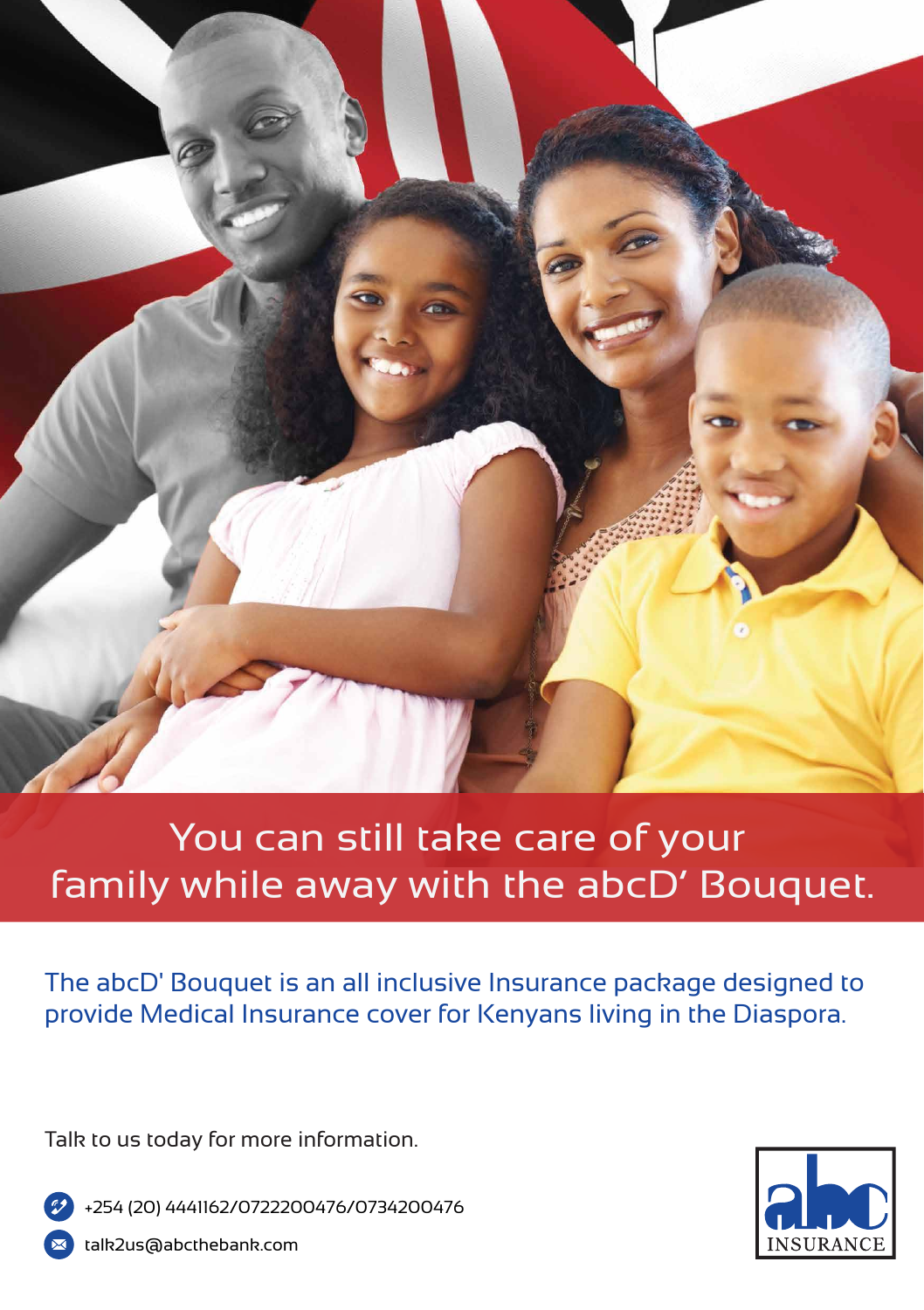#### **abcD' Bouquet Health insurance cover**

#### **INPATIENT COVER DETAILS**

- a) Admission in an NHIF accredited hospital
- b) Doctors fees
- c) Laboratory investigations
- d) Prescribed medicines
- e) Theatre including surgeon's and anesthetist's fees
- f) Intensive care unit (ICU)/High Dependency unit (HDU)
- g) Inpatient expenses of eye, ear and dental testing and treatment arising out of sickness or accidents.

#### **OUTPATIENT COVER DETAILS**

- a) Consultation with a general practitioner
- b) Consultation with a specialist upon referral by a general practitioner up to the specialist's charges
- c) Laboratory investigations and X-rays
- d) Prescription medicines
- e) Outpatient procedures e.g. dressings
- f) Expenses of the eye, ear and dental testing and treatment arising out of sickness or accidents
- g) Physiotherapist's fees

#### *Additional benefits*

1. Pre-existing, HIV/AIDS and chronic conditions covered up to the sub limits shown below within the Inpatient limit per family after 12 months of cover and full disclosure at the time of joining.

- Option A : Kshs. 125,000/=

- Option B : Kshs. 100,000/=
- Option C : Kshs. 50,000/=

2. Maternity related complications covered up to Kshs. 30,000/= per family after being on cover for 10 months.

3. Dental sub limit of Ksh.20, 000/= within Inpatient per family for non-accidental dental Inpatient hospitalization.

4. Last expense of Ksh.20,000/= per family. Benefit payable from Inpatient limits

5. Optical sub-limit of Ksh.20,000/= within Inpatient per family; to cater for non accidental inpatient ophthalmology treatment.

6. Rescue & evacuation subject to limit and APA authorization.

7. Post hospitalization cover of Ksh.10, 000/= to a maximum of 30 days after discharge.

8. Graduated premiums and sharing of limits

9. Our limits are not capped to illness or accident hospitalization. Members can utilize to full for either, subject to Policy Terms & Conditions.

10. Bed entitlement – Ward bed

#### *Salient features*

I. Age limit 1 Month to 75 years old. For members above 55 Years admission will be subject to receipt of a medical examination report.

II. Lodger fees for children admitted for up to 5 years of age.

III. Administration Procedures –Members are required to fill application forms and **enclose two (2) coloured passport photos of each beneficiary.** Each member gets a medical card for identification purposes.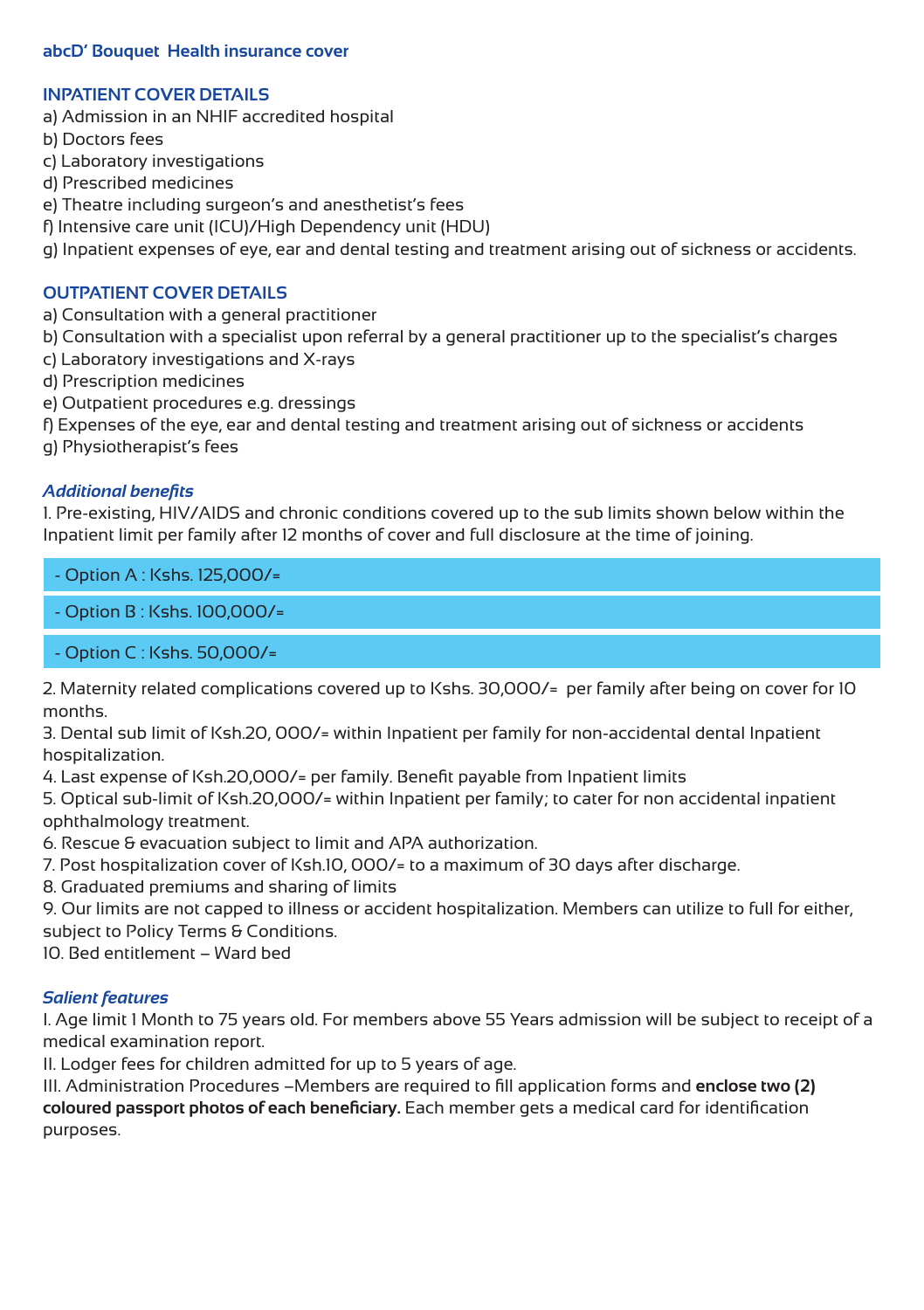#### **BENEFITS & PREMIUMS**

#### **INPATIENT COVER**

| <b>Inpatient Limit</b> | <b>Family size</b>  | <b>Annual Premium</b> |
|------------------------|---------------------|-----------------------|
| Kshs 500,000           | <b>Spouse Only</b>  | Ksh 11,643.00         |
|                        | Spouse + 1 Child    | Ksh 16,300.00         |
|                        | Spouse + 2 Children | Ksh 21,190.00         |
|                        | Spouse + 3 Children | Ksh 27,547.00         |
|                        | Spouse + 4 Children | Ksh 32,812.00         |
|                        |                     |                       |
| <b>Inpatient Limit</b> | Family size         | <b>Annual Premium</b> |
| Kshs 300,000           | <b>Spouse Only</b>  | Ksh 10,584.00         |
|                        | Spouse + 1 Child    | Ksh 13,759.00         |
|                        | Spouse + 2 Children | Ksh 17,887.00         |
|                        | Spouse + 3 Children | Ksh 23,253.00         |
|                        | Spouse + 4 Children | Ksh 32,554.00         |
|                        |                     |                       |
| <b>Inpatient Limit</b> | <b>Family size</b>  | <b>Annual Premium</b> |
| Kshs 100,000           | <b>Spouse Only</b>  | Ksh 8,900.00          |
|                        | Spouse + 1 Child    | Ksh 11,570.00         |
|                        | Spouse + 2 Children | Ksh 15,041.00         |
|                        | Spouse + 3 Children | Ksh 19,553.00         |
|                        | Spouse + 4 Children | Ksh 27,357.00         |

## **OUT PATIENT COVER**

| Cover Limit        | Premium                  |
|--------------------|--------------------------|
| Kshs 100,000       | Ksh 18,250.00 per person |
| Kshs 75,000        | Ksh 14,025.00 per person |
| <b>Kshs 50,000</b> | Ksh 10,800.00 per person |

#### **SCHEME ADMINISTRATION**

- 1. A dedicated 24hrs Emergency Line 0722 200 100
- 2. Dedicated relationship officers
- 3. Country wide network of service providers as per the attached provider panel accidents.

## **Special Clauses**

a. All premiums must be paid in full before commencement of cover

b.All In patient bills will be paid net of National Hospital Insurance Fund( NHIF)

c.Doctor's Fee is paid at 100% if APA panel is used, if you use your own doctor we settle 85% of total Bill or subject to APA Panel rates

d.All scheduled admissions must be reported to APA Insurance with at least 48 hours notice. Member must await APA preauthorization before proceeding

e. For emergency admissions the hospitals will contact APA within 48 hours of admission

f. All waiting periods are subject to continuous renewal with no break in cover. Where there is a break in cover the waiting periods will apply afresh

g. Treatment for Fibroids, Hernias, Adenoidectomy, Prostrates and Haemorrhoids shall be subject to a waiting period of 12 months

h. 30 day waiting period for illness

i. Surgical cases subject to a waiting period of 90 days

j. Organ transplantation covered in the 3rd year of cover

k.Cancer cover will be applicable for newly diagnosed conditions only in the first year of cover and